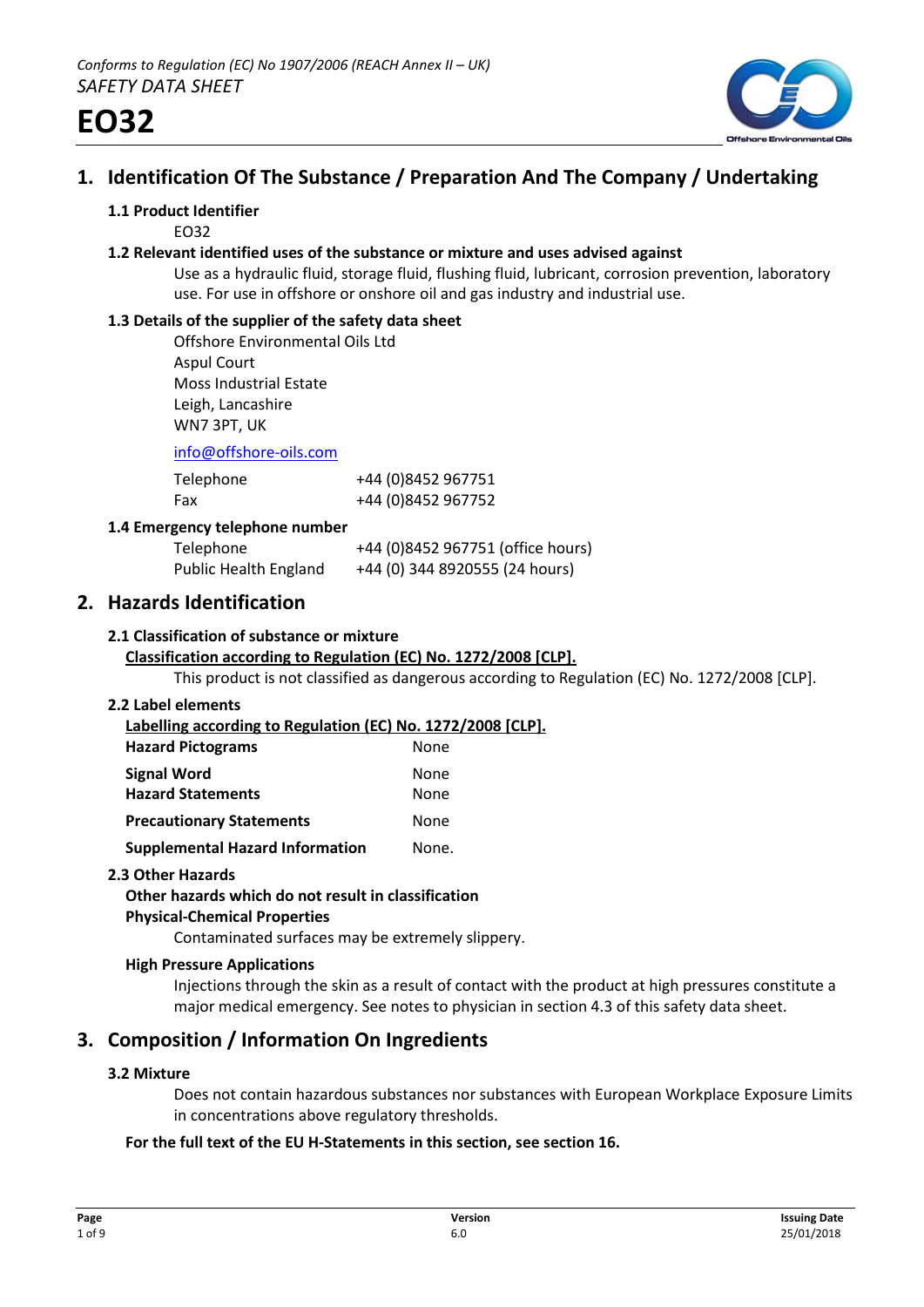



# **4. First Aid Measures**

## **4.1 Description of first aid measures**

#### **General Advice**

Seek medical advice if irritation or symptoms persist and show this safety data sheet.

#### **Skin contact**

Wash off immediately with plenty of soap and water. Remove contaminated clothing. Seek medical attention if irritation or symptoms persist.

#### **Eye contact**

Rinse immediately with plenty of water for 15 minutes holding the eyelids open. Seek medical attention if irritation or symptoms persist.

#### **Inhalation**

Move the exposed person to fresh air.

#### **Ingestion**

DO NOT INDUCE VOMITING. Never give anything to an unconscious person. If swallowed, seek medical advice immediately and show this container or label.

#### **Protection of First Aiders**

No action should be taken without suitable training or which involves any personal risk.

#### **4.2 Most important symptoms and effects, both acute and delayed**

## **4.3 Indication of any immediate medical attention and special treatment needed**

If swallowed, seek medical advice immediately and show this container or label.

#### **High Pressure Applications**

Injections through the skin due to contact with the product at high pressure constitute a major medical emergency. Injuries may not appear serious immediately, but within a few hours tissue can become discoloured, swollen, and painful with extensive subcutaneous necrosis. Surgical exploration should be undertaken without delay. Extensive and thorough debridement of the wound and underlying tissue is necessary to minimise tissue loss and to limit or prevent permanent damage. It should be noted that high pressure may force the product a considerable distance along tissue planes.

# **5. Fire Fighting Measures**

## **5.1 Extinguishing media**

## **Suitable extinguishing media**

Use extinguishing media appropriate to the surrounding fire conditions: Carbon Dioxide (CO2), dry chemical, foam, water fog.

## **Unsuitable extinguishing media**

Do not use solid water stream as it may scatter and spread fire.

## **5.2 Special Hazards arising from the substance or mixture**

## **Hazardous Combustion Products**

Burning produces irritating, toxic and obnoxious fumes including carbon, phosphorous and sulphur oxides.

## **5.3 Advice for Fire-fighters**

Fire fighters should wear appropriate protective equipment and self-contained breathing apparatus (SCBA) with a full face piece operating in positive pressure mode. Clothing confirming to European Standard EN469 will give a basic level of protection for chemical incidents. Use water spray to cool unopened containers.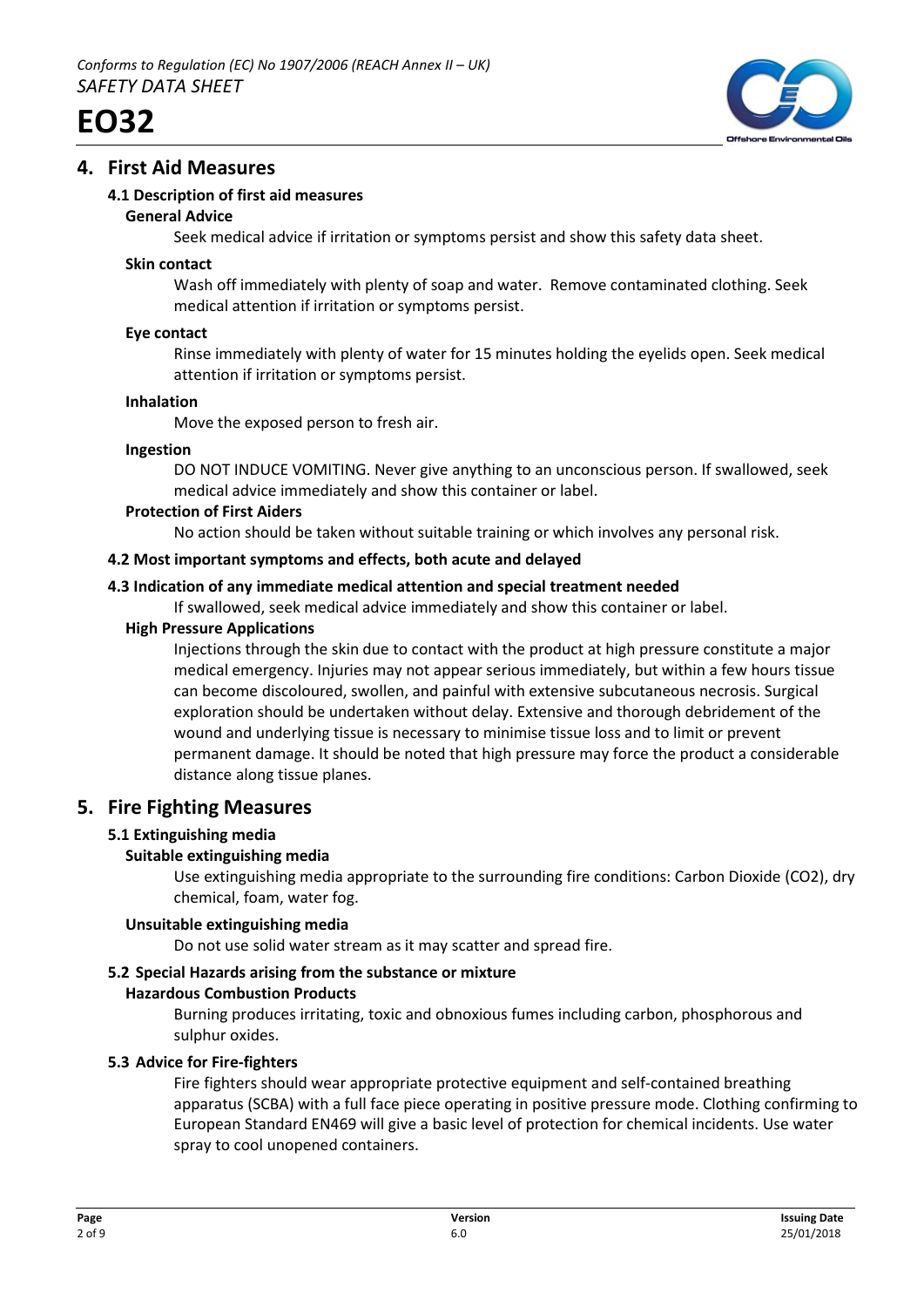



# **6. Accidental Release Measures**

## **6.1 Personal precautions, protective equipment and emergency procedures**

#### **For Non-Emergency Personnel**

Contact emergency personnel. No action should be taken without suitable training or involving personal risk. Evacuate surrounding areas and keep unnecessary and unprotected personnel from entering. Ensure adequate ventilation of the working area. Wear suitable protective equipment. Contaminated surfaces will be extremely slippery. Remove all sources of ignition. Do not breathe vapour or mist. Do not touch or walk through spilt material.

#### **For Emergency Responders**

Wear a suitable chemical protective suit, gloves and chemical boots. See also information in "For non-emergency personnel".

#### **6.2 Environmental precautions**

Avoid dispersal of spilt and runoff and contact with soil, drains, sewers or waterways. Prevent further spillage if safe. Inform the relevant authorities if the product has caused environmental pollution (sewers, waterways, soil).

# **6.3 Methods and material for containment and cleaning up**

#### **Small Spill**

Stop leak if possible without risk. Move containers from the spill area. Absorb with inert, absorbent material, transfer to suitable, labelled containers for disposal. Dispose of via a licensed water disposal contractor.

#### **Large Spill**

Contact emergency personnel immediately. Stop leak if possible without risk. Move containers from the spill area. Approach release from upwind. Prevent entry into sewers, water courses, basements and confined areas. Collect and contain spillage with non-combustible, absorbent material e.g. sand, earth, vermiculite or diatomaceous earth and transfer to suitable, labelled containers for disposal. Dispose of via a licensed water disposal contractor.

#### **6.4 Reference to other sections**

For personal protective equipment refer to Section 8.

For disposal refer to Section 13.

# **7. Handling And Storage**

## **7.1 Precautions for safe handling**

## **Advice for safe handling**

Wear suitable personal protective equipment. Avoid contact with eyes and skin and clothing. Avoid breathing vapours or spray mist. Keep in the original container or an approved alternative made from a compatible material and keep tightly closed when not in use. Do not reuse containers.

## **Advice on General Occupational Hygiene**

Smoking, eating and drinking should be prohibited in areas where this material is handled, stored or processed. Wash thoroughly after use. Contaminated clothing and personal protective equipment should be removed before entering eating areas. Ensure that eyewash stations and chemical safety showers are close to the working location.

## **7.2 Conditions for safe storage, including any incompatibilities**

Store in correctly labelled containers. Store in a cool, dry, well-ventilated area away from heat and direct sunlight. Keep containers tightly closed until ready for use. Where possible, design the installations in order to avoid accidental emissions of product (due to seal breakage, for example)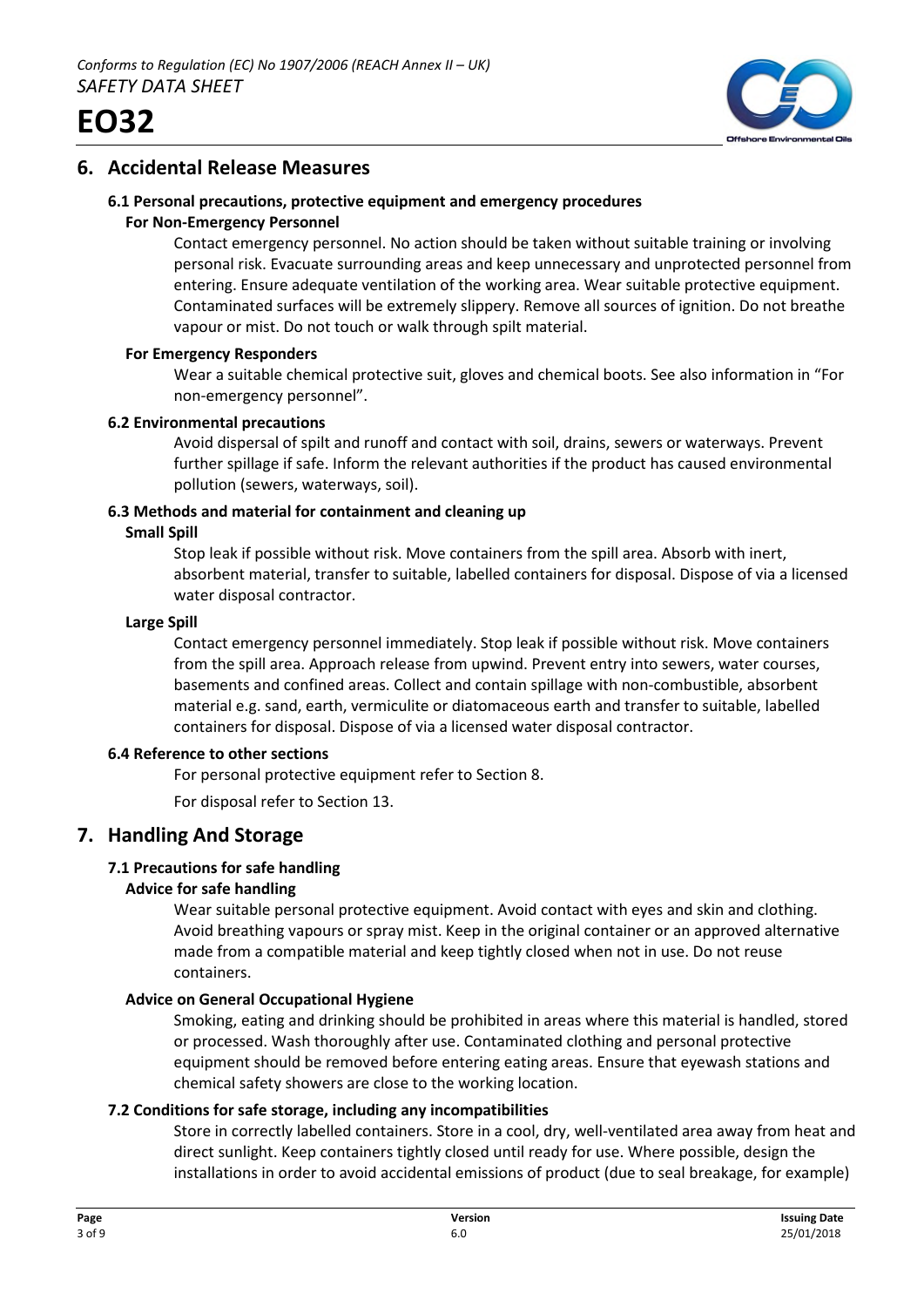

onto hot casings or electrical contacts. Protect from moisture and frost. Store in accordance with local regulations, away from incompatible materials (see section 10).

#### **7.3 Specific end uses**

Refer to section 1.2 and exposure scenarios in annex if applicable.

# **8. Exposure Controls / Personal Protection**

#### **8.1 Control Parameters**

None of the components currently have workplace exposure limits.

#### **Derived No effect Level**

No DELs available.

#### **Predicated No effect Concentration**

No PNECs available.

#### **8.2 Exposure Controls**

#### **Individual Protection Measures**

#### **Eye / Face Protection**

Safety glasses with side shields are considered minimum protection.

## **Respiratory protection**

Not normally required where there is adequate ventilation to control exposure. In case of insufficient ventilation, use suitable respiratory equipment.

# **Skin Protection**

#### **Hand protection**

Wear chemical resistant gloves. Nitrile gloves with a minimum thickness of 0.4mm are recommended. Most gloves provide only a short time of protection before they should be discarded and replaced. Gloves should be chosen in consultation with the supplier / manufacturer and with a full assessment of the working conditions. This information does not replace suitability tests since glove protection varies depending on the conditions under which the product is used.

#### **Body Protection**

Use of protective clothing is good industrial practice. Personal protective equipment for the body should be selected based on the task being performed. Cotton or polyester/cotton overalls will only provide protection against light superficial contamination that does not soak through to the skin. Overalls should be washed regularly. When the risk of exposure is high (e.g. if cleaning spillages or when at risk of splashing), chemical resistant aprons and or imperious chemical suits and boots will be required.

#### **Environmental Exposure Controls**

Emission from ventilation or work process equipment should be checked to ensure they comply with the requirements of environmental protection legislation. In some cases, fume scrubbers filters or engineering modifications to the process equipment will be necessary to reduce emissions to acceptable levels below their respective threshold limit value.

# **9. Physical And Chemical Properties**

#### **9.1 Information on basic physical and chemical properties**

| (a) Appearance      | Liquid            |
|---------------------|-------------------|
| (b) Odour           | Bland             |
| (c) Odour Threshold | No data available |
| $(d)$ pH            | Not applicable    |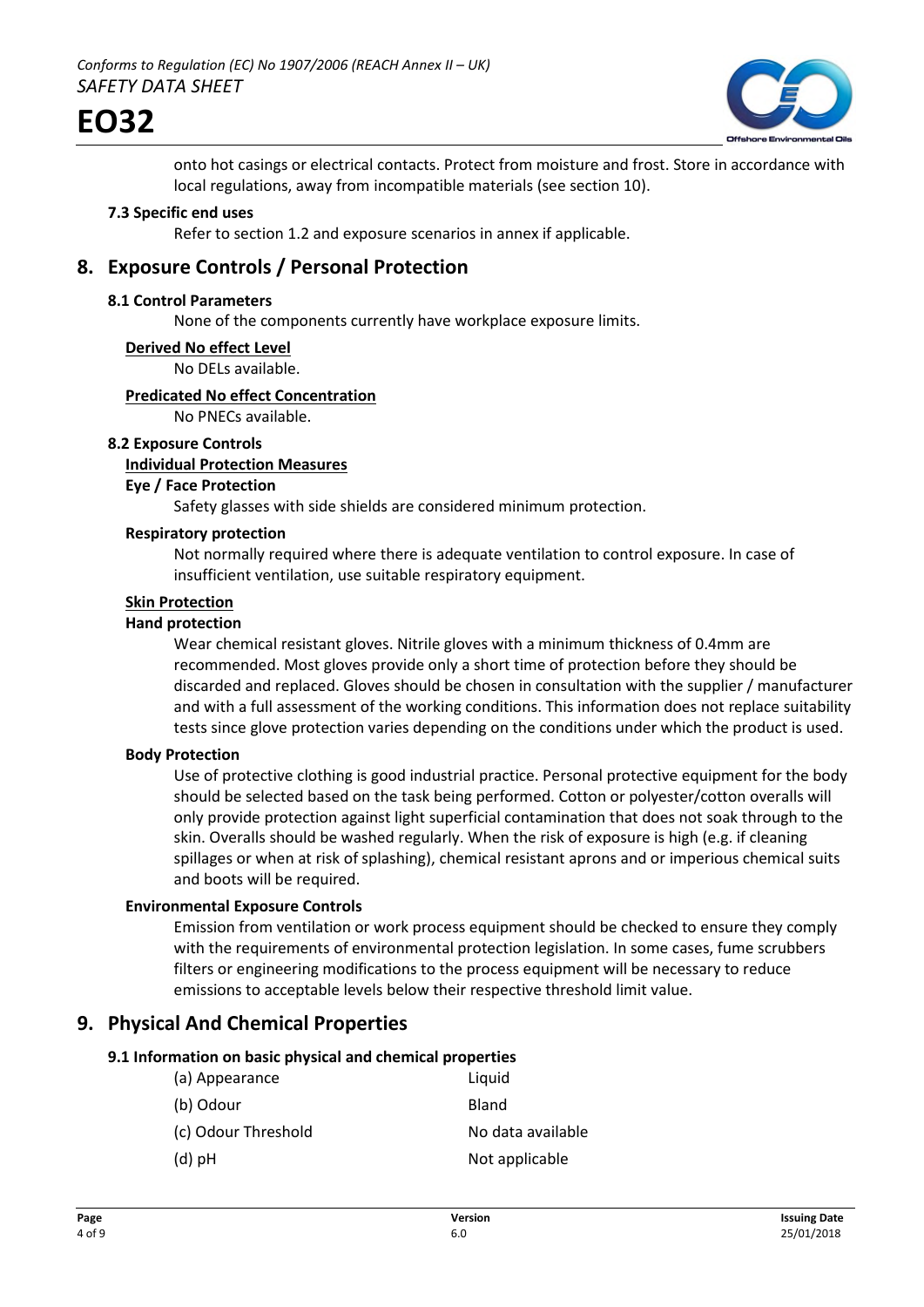

| (e) Melting / freezing point                | $< -30^{\circ}$ C              |
|---------------------------------------------|--------------------------------|
| (f) Initial boiling point and boiling range | No data available              |
| (g) Flash Point                             | >200 °C                        |
| (h) Evaporation rate                        | Below 110 kPa (1.1 Bar)        |
| (i) Flammability (solid, gas)               | No data available              |
| (j) Upper / Lower Explosion Limit           | No data available              |
| (k) Vapour Pressure                         | No data available              |
| (I) Vapour density                          | No data available              |
| (m) Relative density                        | 0.95 gcm <sup>-3</sup> @ 20 °C |
| (n) Water solubility                        | Insoluble                      |
| (o) Partition coefficient                   | Not suitable for measurement   |
| n-octanol / water                           |                                |
| (p) Auto ignition temperature.              | No data available              |
| (g) Decomposition temperature               | No data available              |
| (r) Viscosity                               | 32 cst @ 40 °C                 |
| (s) Explosive properties                    | No data available              |
| (t) Oxidising properties                    | No data available              |
| (t) Oxidising properties                    | No data available              |
|                                             |                                |

#### **9.2 Other information**

No additional information.

# **10. Stability And Reactivity**

#### **10.1 Reactivity**

No data available.

## **10.2 Chemical Stability**

Stable under normal operating conditions.

#### **10.3 Possibility of hazardous reactions**

None expected under normal operating conditions.

#### **10.4 Conditions to avoid**

No specific data.

## **10.5 Incompatible materials**

No data available.

## **10.6 Hazardous decomposition products**

Stable under normal conditions. Decomposition products may include carbon, phosphorous and sulphur oxides.

# **11. Toxicological Information**

# **11.1 Information on toxicological effects**

## **Information on likely routes of exposure**

Routes of anticipated entry: Inhalation, Dermal.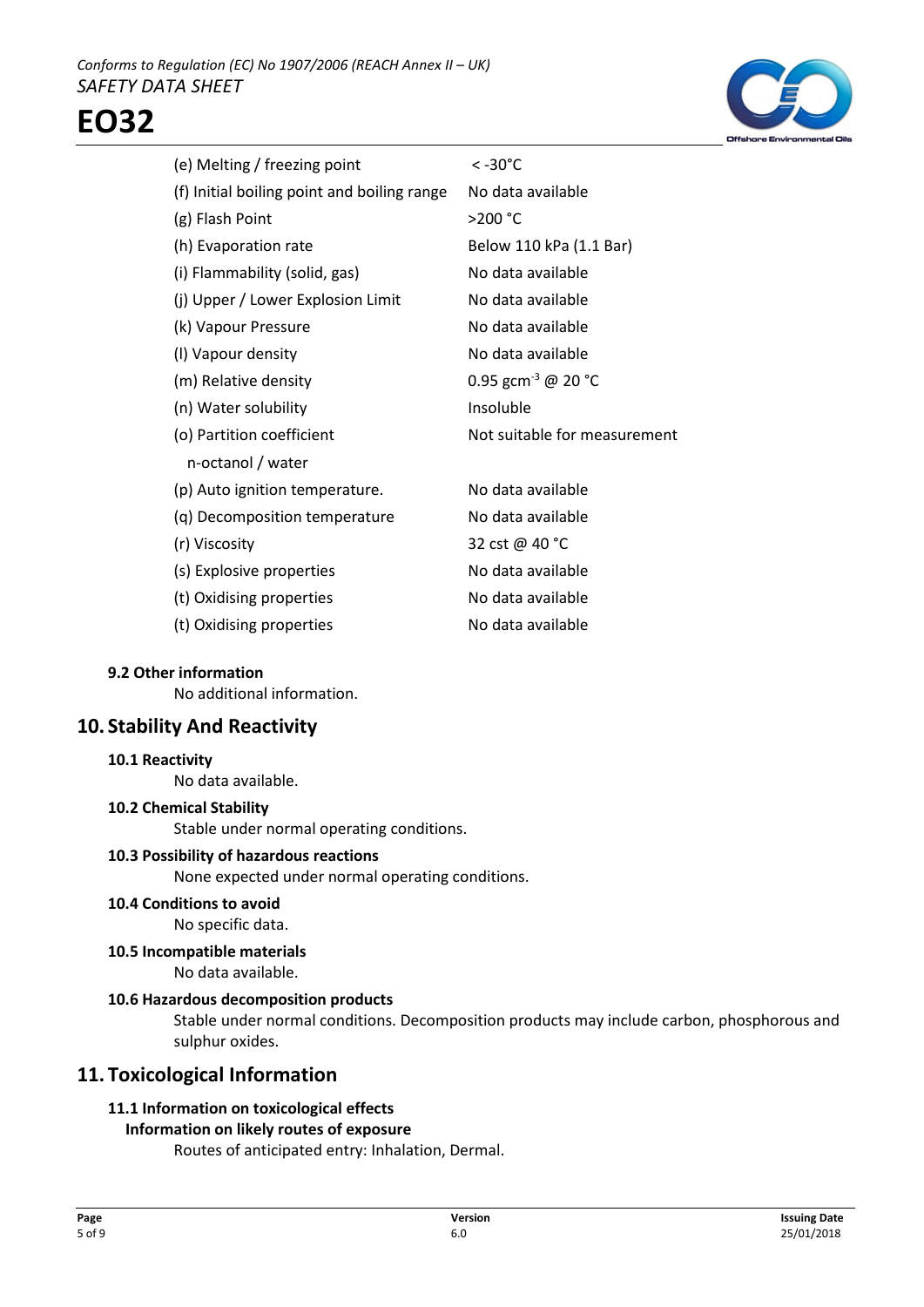

| <b>Product Information</b>                                                   |                                                                                          |  |
|------------------------------------------------------------------------------|------------------------------------------------------------------------------------------|--|
| <b>Potential Acute Health Effects</b>                                        |                                                                                          |  |
| <b>Inhalation</b>                                                            | No known significant effects or critical hazards.                                        |  |
| Ingestion                                                                    | No known significant effects or critical hazards.                                        |  |
| <b>Skin Contact</b>                                                          | No known significant effects or critical hazards.                                        |  |
| <b>Eye Contact</b>                                                           | No known significant effects or critical hazards.                                        |  |
|                                                                              |                                                                                          |  |
| Symptoms related to the physical, chemical and toxicological characteristics |                                                                                          |  |
| <b>Inhalation</b>                                                            | No known significant effects or critical hazards.                                        |  |
| Ingestion                                                                    | No known significant effects or critical hazards.                                        |  |
| <b>Skin Contact</b>                                                          | No known significant effects or critical hazards.                                        |  |
| <b>Eye Contact</b>                                                           | No known significant effects or critical hazards.                                        |  |
|                                                                              |                                                                                          |  |
|                                                                              | Delayed and immediate effects and also chronic effects from short and long term exposure |  |
| <b>Inhalation</b>                                                            | No known significant effects or critical hazards.                                        |  |
| Ingestion                                                                    | No known significant effects or critical hazards.                                        |  |
| <b>Skin Contact</b>                                                          | No known significant effects or critical hazards.                                        |  |
| <b>Eye Contact</b>                                                           | No known significant effects or critical hazards.                                        |  |
|                                                                              |                                                                                          |  |
| <b>Potential Chronic Health Effects</b>                                      |                                                                                          |  |
| General                                                                      | No known significant effects or critical hazards.                                        |  |
| Carcinogenicity                                                              | No known significant effects or critical hazards.                                        |  |
| <b>Mutagenicity</b>                                                          | No known significant effects or critical hazards.                                        |  |
| <b>Developmental effects</b>                                                 | No known significant effects or critical hazards.                                        |  |
| <b>Fertility effects</b>                                                     | No known significant effects or critical hazards.                                        |  |
|                                                                              |                                                                                          |  |
| <b>Acute Toxicity</b>                                                        | No known significant effects or critical hazards.                                        |  |
| <b>Skin Corrosion / Irritation</b>                                           | No known significant effects or critical hazards.                                        |  |
| <b>Serious Eye-Damage / Irritation</b>                                       | No known significant effects or critical hazards.                                        |  |
| Respiratory or skin sensitisation                                            | No known significant effects or critical hazards.                                        |  |
| <b>Germ Cell Mutagenicity</b>                                                | No known significant effects or critical hazards.                                        |  |
| Carcinogenicity                                                              | No known significant effects or critical hazards.                                        |  |
| <b>Reproductive Toxicity</b>                                                 | No known significant effects or critical hazards.                                        |  |
| Target Organ effects (STOT) -                                                | No known significant effects or critical hazards.                                        |  |
| <b>Single Exposure</b>                                                       |                                                                                          |  |
| Target Organ effects (STOT) -                                                | No known significant effects or critical hazards.                                        |  |
| <b>Repeated Exposure</b>                                                     |                                                                                          |  |
| <b>Aspiration Hazard</b>                                                     | No known significant effects or critical hazards.                                        |  |
|                                                                              |                                                                                          |  |

# **12. Ecological Information**

## **12.1 Toxicity**

All components are classified as non hazardous for the environment.

## **12.2 Persistence and degradability**

All components are readily biodegradable.

## **12.3 Bioaccumulative potential**

All components are not considered bioaccumulative.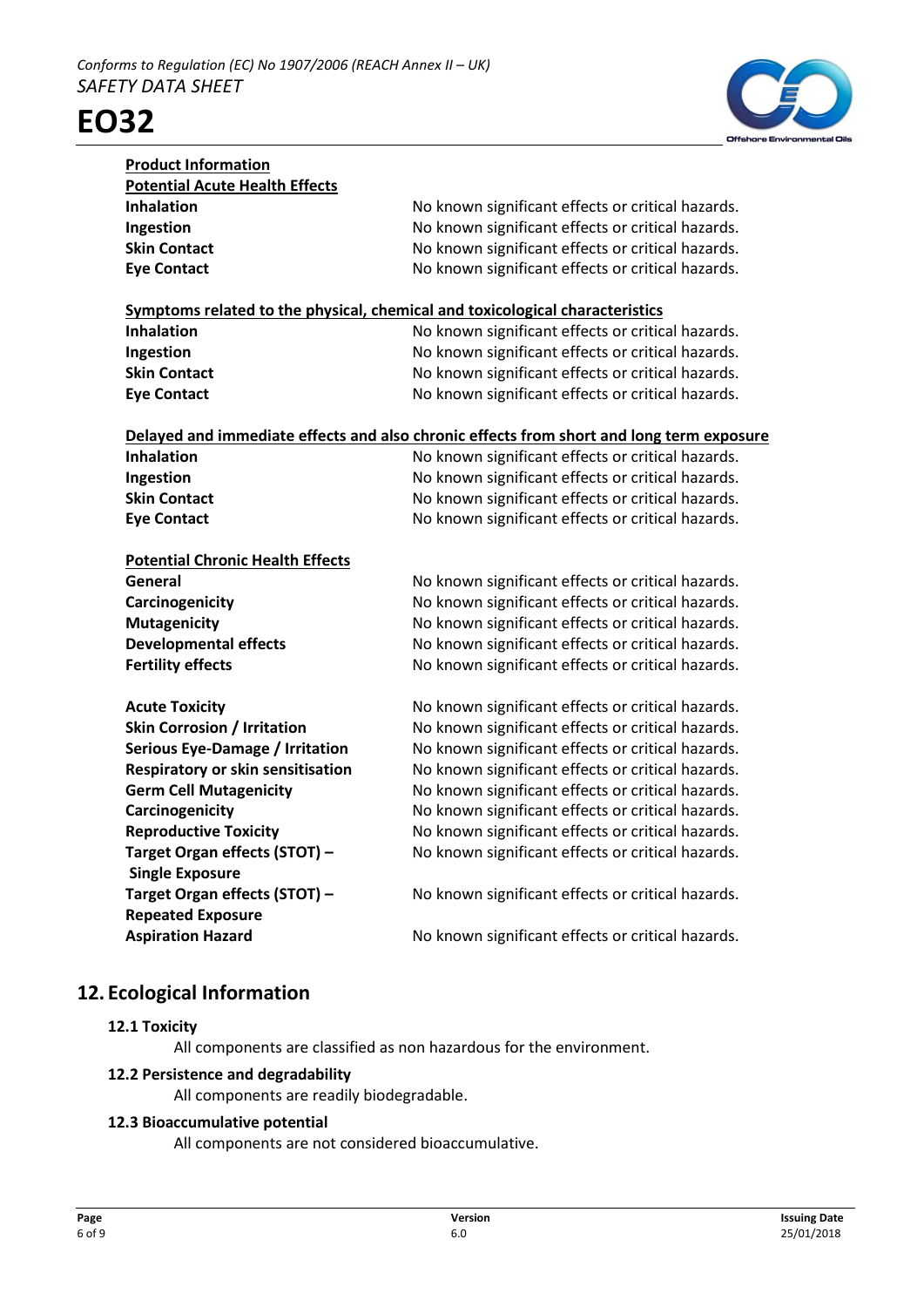

#### **12.4 Mobility in soil**

**Soil / Water partition coefficient (K<sub>oc</sub>)** Not Available. **Mobility** Not Available.

- **12.5 Results of PBT and vPvB assessment** All components are not considered to be PBT or vPvB.
- **12.6 Other adverse effects**

No known significant effects or critical hazards.

# **13.Disposal Considerations**

#### **13.1 Waste Treatment methods**

## **Waste disposal according to directive 2008/98/EC, covering waste and dangerous waste. Waste from Residues / Unused Product**

Dispose of through a licensed disposal company in accordance with the European Directives on waste and hazardous waste. Where possible recycling is preferred to disposal or incineration. using a licensed disposal company.

#### **Soiled packaging:**

Empty containers completely. Retain label(s) on container. Dispose of through a licensed disposal company in accordance with the European Directives on waste and hazardous waste. Where possible recycling is preferred to disposal or incineration.

#### **EWC Waste Disposal No:**

The following waste codes are only suggestions:- 13 01 13 – Other hydraulic Oils.

According to the European Waste Catalogue, Waste Codes are not product specific. Waste codes should be assigned by the user based on the application for which the product was used.

## **Waste Treatment – relevant information.**

Product floats on the surface of the water.

## **Sewage Treatment – relevant information.**

Waste should not be disposed of by release to sewers. Product floats on the surface of the water.

## **Other waste Disposal recommendations.**

None.

# **14. Transport Information**

| 14.1 UN Number                                                               | Not regulated under ADR/RID, ADN, IMDG or IATA. |                |
|------------------------------------------------------------------------------|-------------------------------------------------|----------------|
| 14.2 UN Proper Shipping Name                                                 | Not regulated under ADR/RID, ADN, IMDG or IATA. |                |
| 14.3 Transport hazard class(es)                                              | Not regulated under ADR/RID, ADN, IMDG or IATA. |                |
| 14.4 Packing group                                                           | Not regulated under ADR/RID, ADN, IMDG or IATA. |                |
| <b>14.5 Environmental hazards</b>                                            | Not hazardous.                                  |                |
| 14.6 Special Precautions for user                                            | None.                                           |                |
| 14.7 Transport in bulk according to Annex II of MARPOL73/78 and the IBC Code |                                                 | Not regulated. |

# **15.Regulatory Information**

**15.1 Safety Health and environmental regulations / legislation specific for the substance / mixture EU regulation (EC) No. 1907/2006 (REACh).**

#### **Annex XIV – List of Substances subject to Authorisation**

## **Substances of very high concern**

None of the components are listed.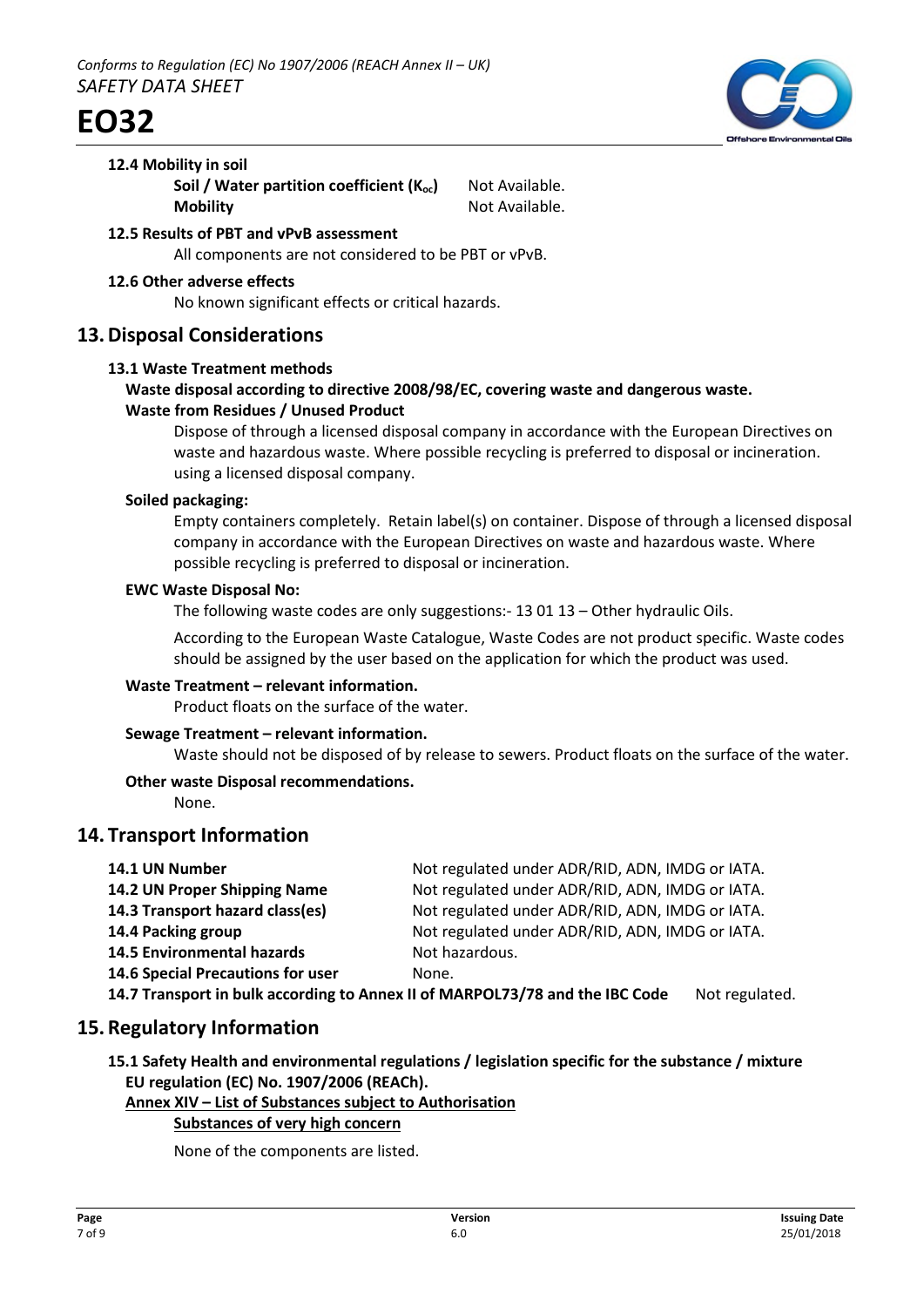



# **Annex XVII – Restrictions on the manufacture, placing of the market and use of certain dangerous substances, mixtures and articles**

Not applicable.

#### **15.2 Chemical Safety assessment**

No Chemical Safety Assessment has been carried out for this substance/mixture by the supplier as this product contains substances for which Chemical Safety Assessments are still required.

# **16.Other Information**

## **Changes from previous version**

Updated section 1.

#### **Abbreviations and Acronyms.**

| ADN            | European Provisions concerning the International Carriage of Dangerous Goods<br>by Inland Waterway. |
|----------------|-----------------------------------------------------------------------------------------------------|
| ADR.           | The European Agreement concerning the International Carriage of Dangerous<br>Goods by Road.         |
| <b>AICS</b>    | Australian Inventory of Chemical Substances.                                                        |
| <b>ATE</b>     | Acute Toxicity Estimate.                                                                            |
| <b>BCF</b>     | <b>Bioconcentration Factor.</b>                                                                     |
| <b>CAS</b>     | <b>Chemicals Abstract Service.</b>                                                                  |
| <b>CSA</b>     | <b>Chemical Safety Assessment.</b>                                                                  |
| <b>CSR</b>     | Chemical Safety Report.                                                                             |
| <b>CLP</b>     | Classification, Labelling and Packaging Regulation [Regulation (EC) No.<br>1272/2008].              |
| <b>DMEL</b>    | Derived Minimal effect Level                                                                        |
| <b>DNEL</b>    | Derived No effect Level.                                                                            |
| EC             | European Commission.                                                                                |
| <b>EINECS</b>  | European Inventory of Existing Commercial chemical Substances.                                      |
| <b>ENCS</b>    | Existing and New Chemical Substances.                                                               |
| ES             | Exposure Scenario.                                                                                  |
| EU             | European Union.                                                                                     |
| EU H Statement | CLP Specific Hazard Statement.                                                                      |
| EWC            | European Waste Catalogue.                                                                           |
| <b>GHS</b>     | Globally Harmonised System of Classification and Labelling of Chemicals.                            |
| <b>IATA</b>    | International Air Transport Association.                                                            |
| <b>IBC</b>     | Intermediate Bulk Container.                                                                        |
| <b>IESCS</b>   | Inventory of Existing Chemical Substances Produced or Imported in China.                            |
| <b>IMDG</b>    | International Maritime Dangerous Goods.                                                             |
| KECI           | Korea Existing Chemicals Inventory.                                                                 |
| Koc            | Soil Organic Carbon-Water Partitioning Coefficient.                                                 |
| <b>MARPOL</b>  | Marine Pollution.                                                                                   |
|                |                                                                                                     |